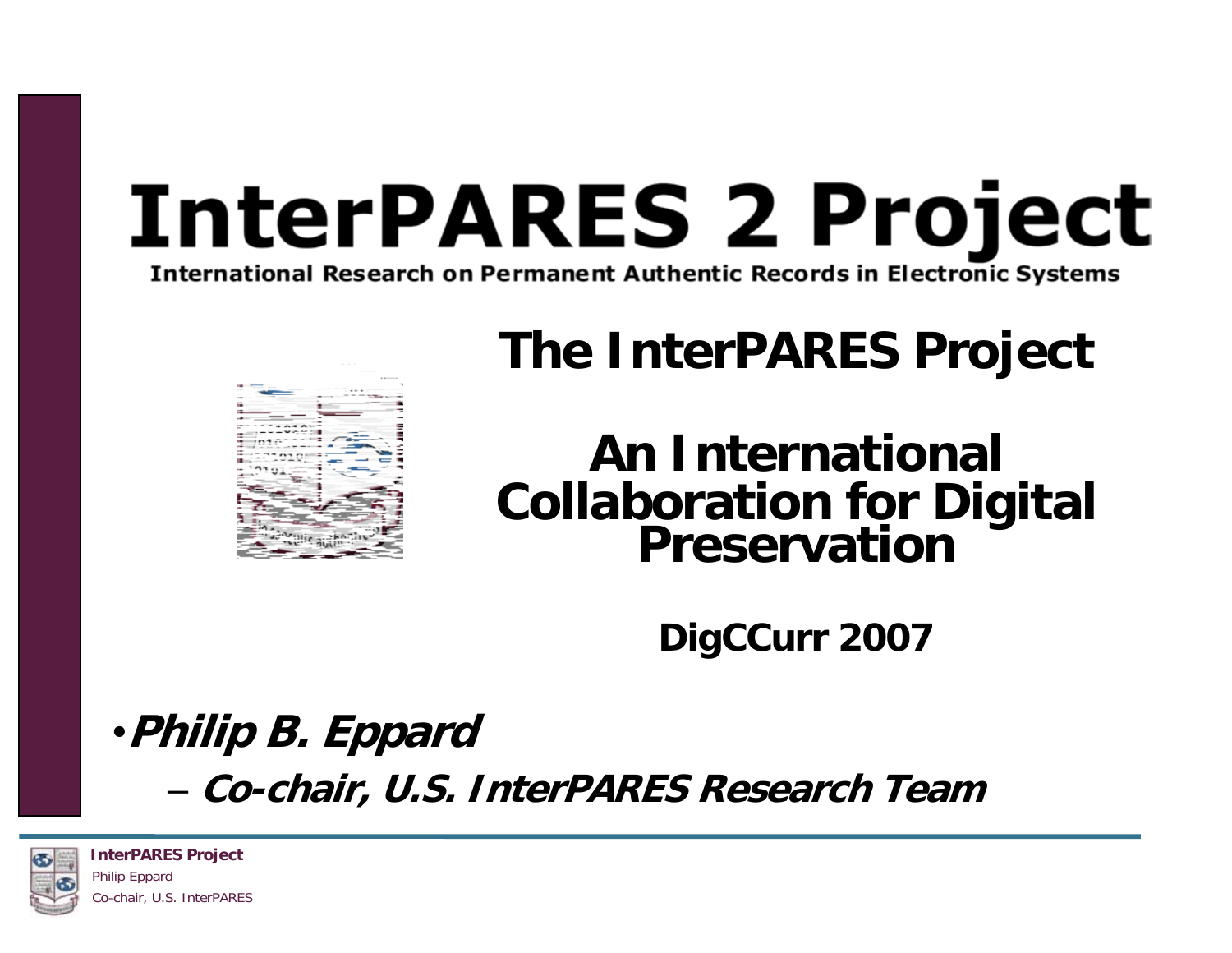### **Background to InterPARES**

- ●First UBC Project, 1994-1997
- ●Creating and maintaining records
- ●Authenticity of records
- DoD 5015.2 standard for electronic records management systems

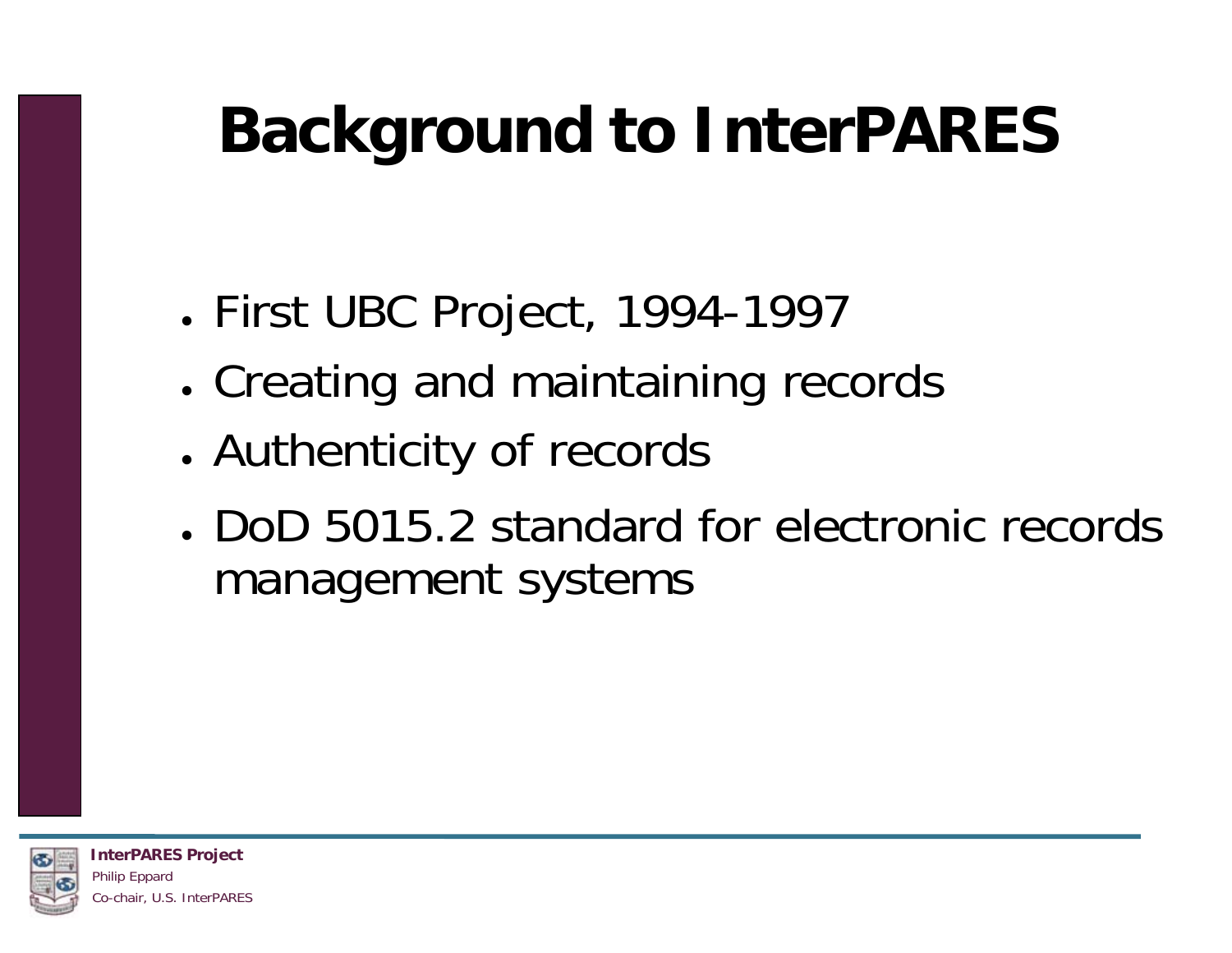#### **InterPARES 11999 - 2001**

- 13 countries in 4 continents, 60 researchers
- ●Public and private sectors
- Professional stakeholders and academics
- ● Archival science, diplomatics and records management, plus computer science and engineering, jurisprudence, policy

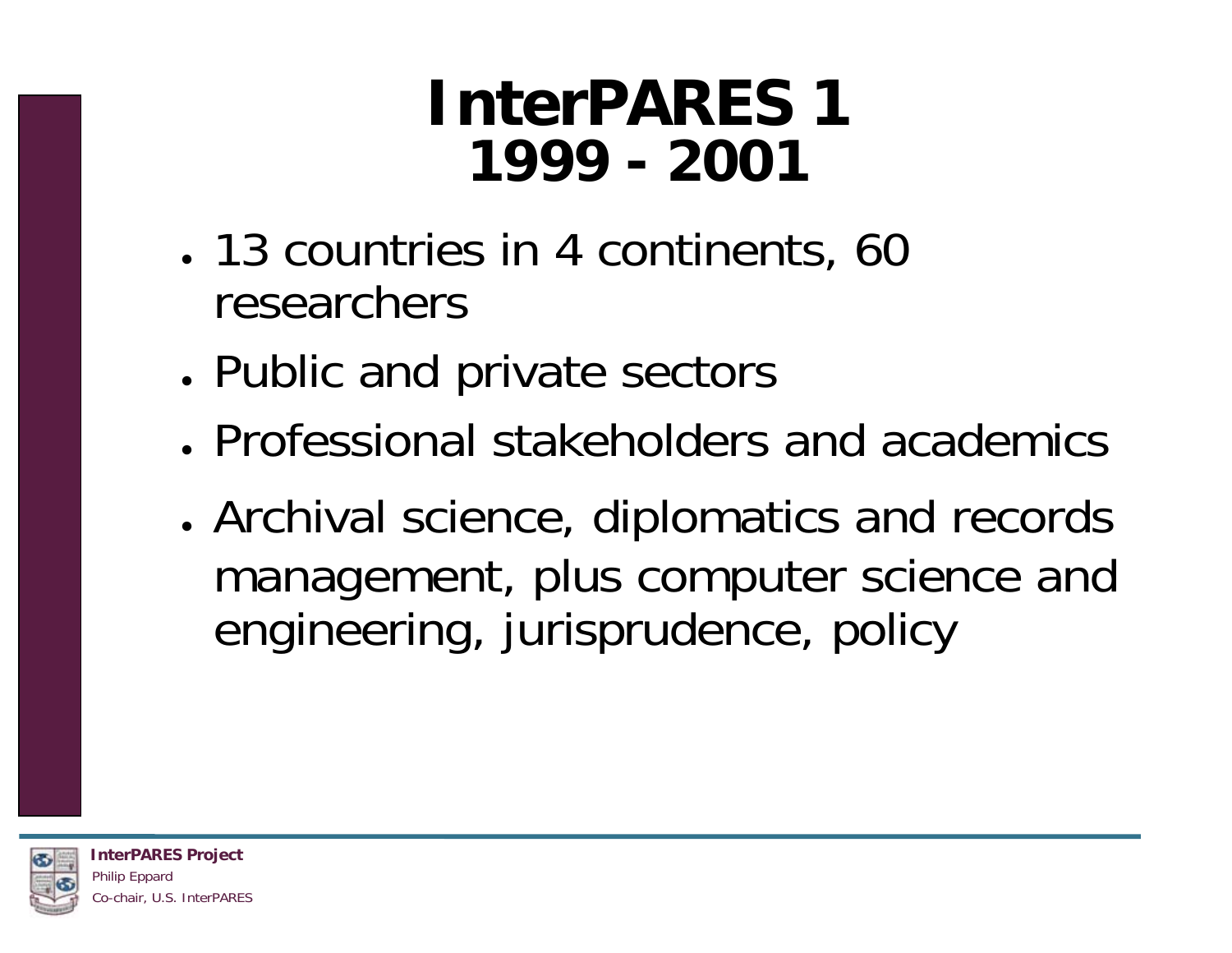### **InterPARES 1 Purpose**

- To develop the theoretical and methodological knowledge essential for the permanent preservation of records generated electronically.
- To formulate model policies, strategies, and standards capable of ensuring their preservation.

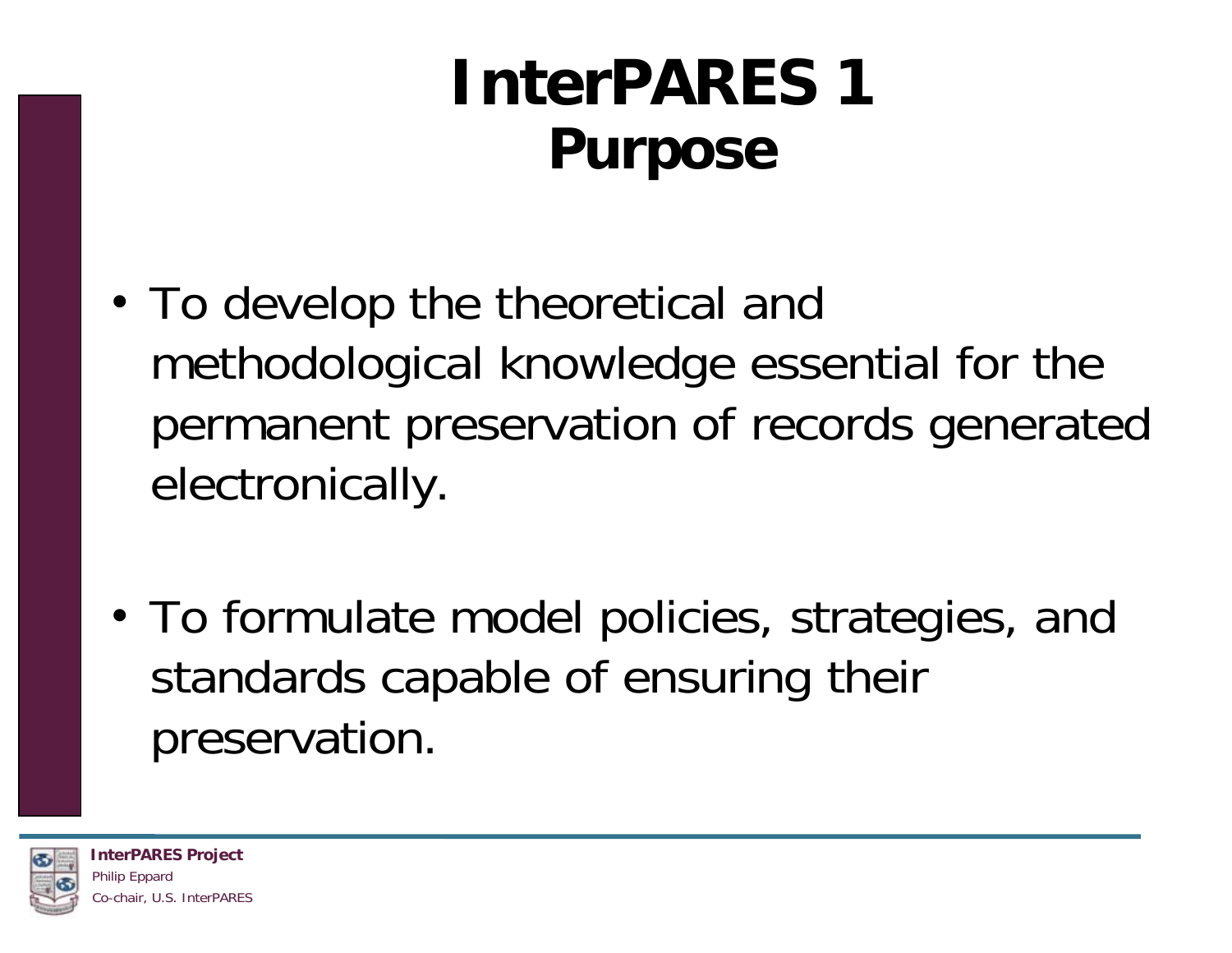### **InterPARES 1Key Products**

- . Activity models for the selection and preservation functions
- ●Framework for requirements for assessing & maintaining authenticity of electronic records
	- ● Benchmark requirements supporting the presumption of authenticity
	- ● Baseline requirements supporting the production of authentic copies of electronic records

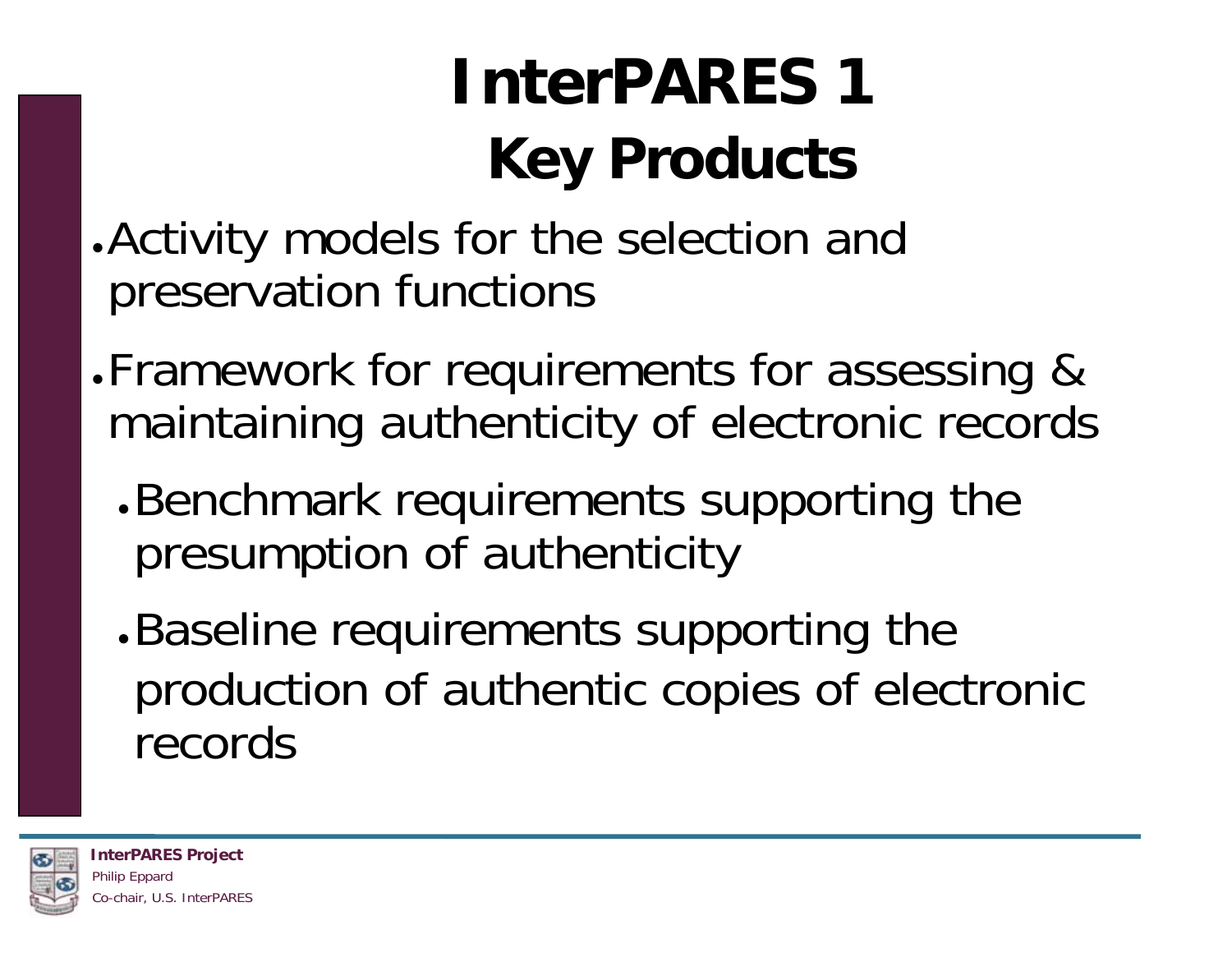### **Benchmark Requirements**

- Maintain expression of record attributes relating to identity and integrity
- Control access privileges
- Protective procedures to prevent loss or corruption of records
- Protective procedures to prevent media deterioration
- Procedures for maintaining documentation



●

●

●

●

●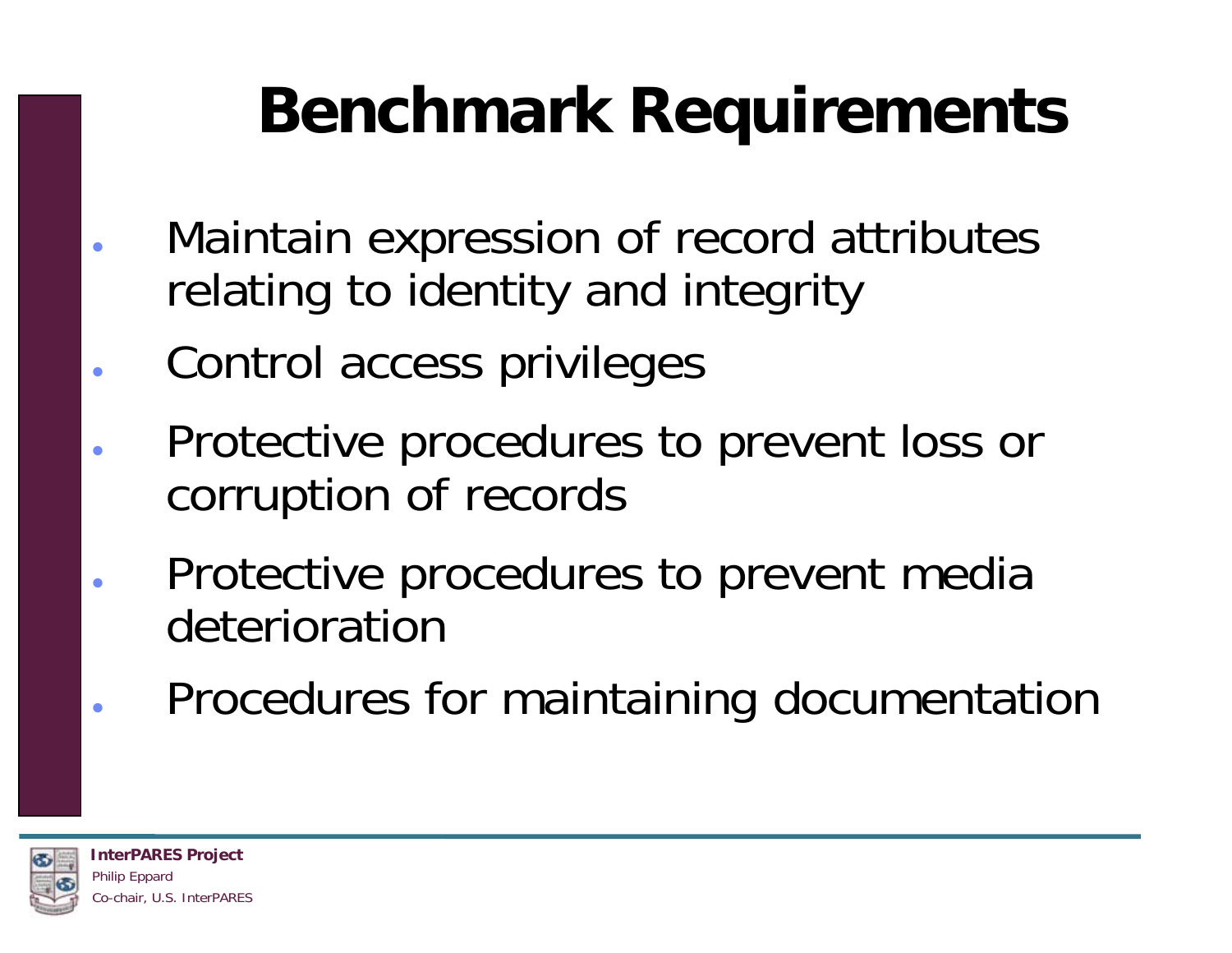### **Baseline Requirements**

- Maintain controls over records transfer, maintenance, and reproduction
- ♦ Retain documentation of reproduction process and its effects
	- Capture changes to records through archival description



♦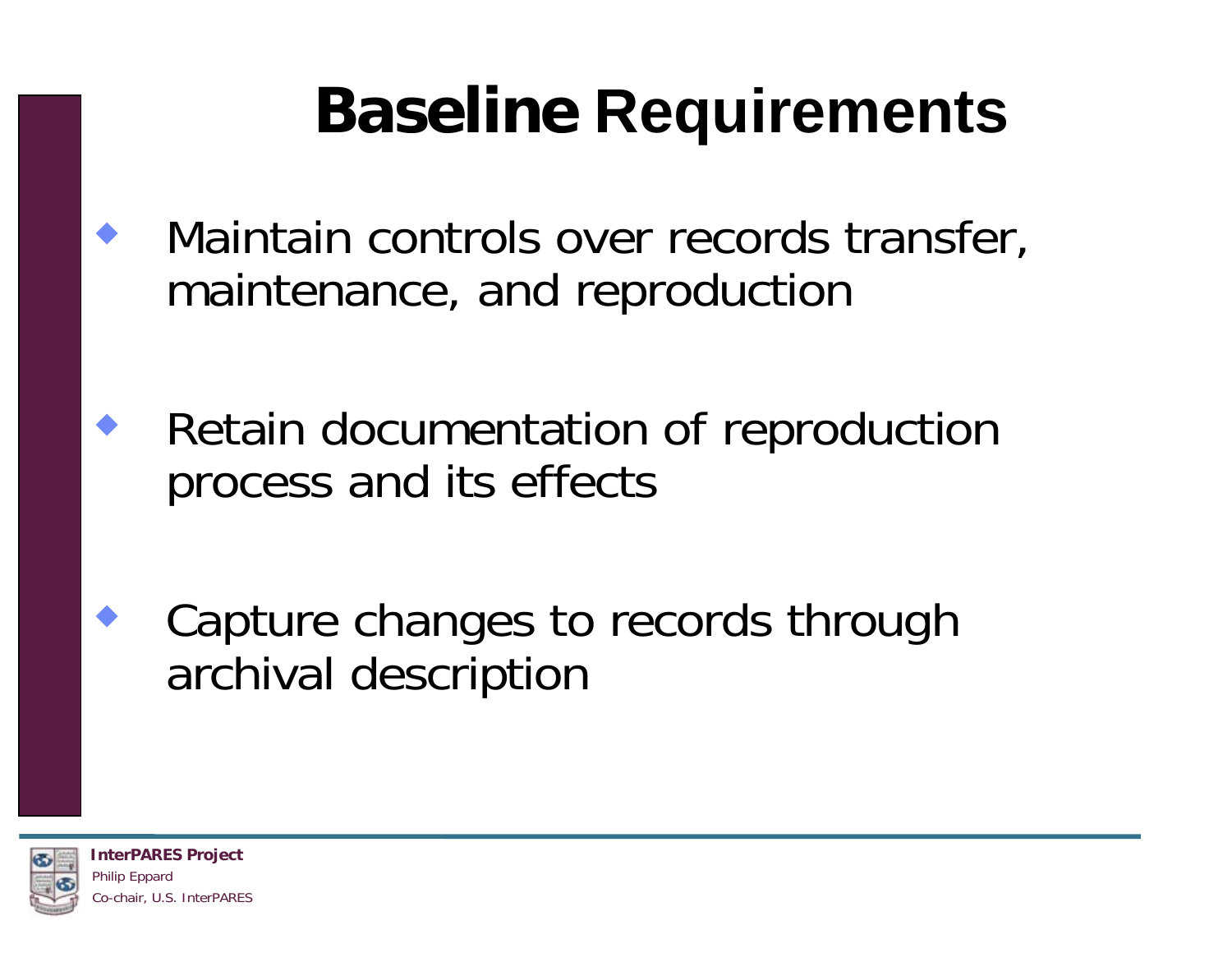#### **InterPARES 22002 - 2006**

- 15 countries in 4 continents, 74 researchers
- Public and private sectors
- Academics and professional stakeholders
- Expanded interdisciplinary team, adding researchers from various sectors of the arts and sciences to team of archivists, preservationists, computer scientists and engineers, legal and policy experts.

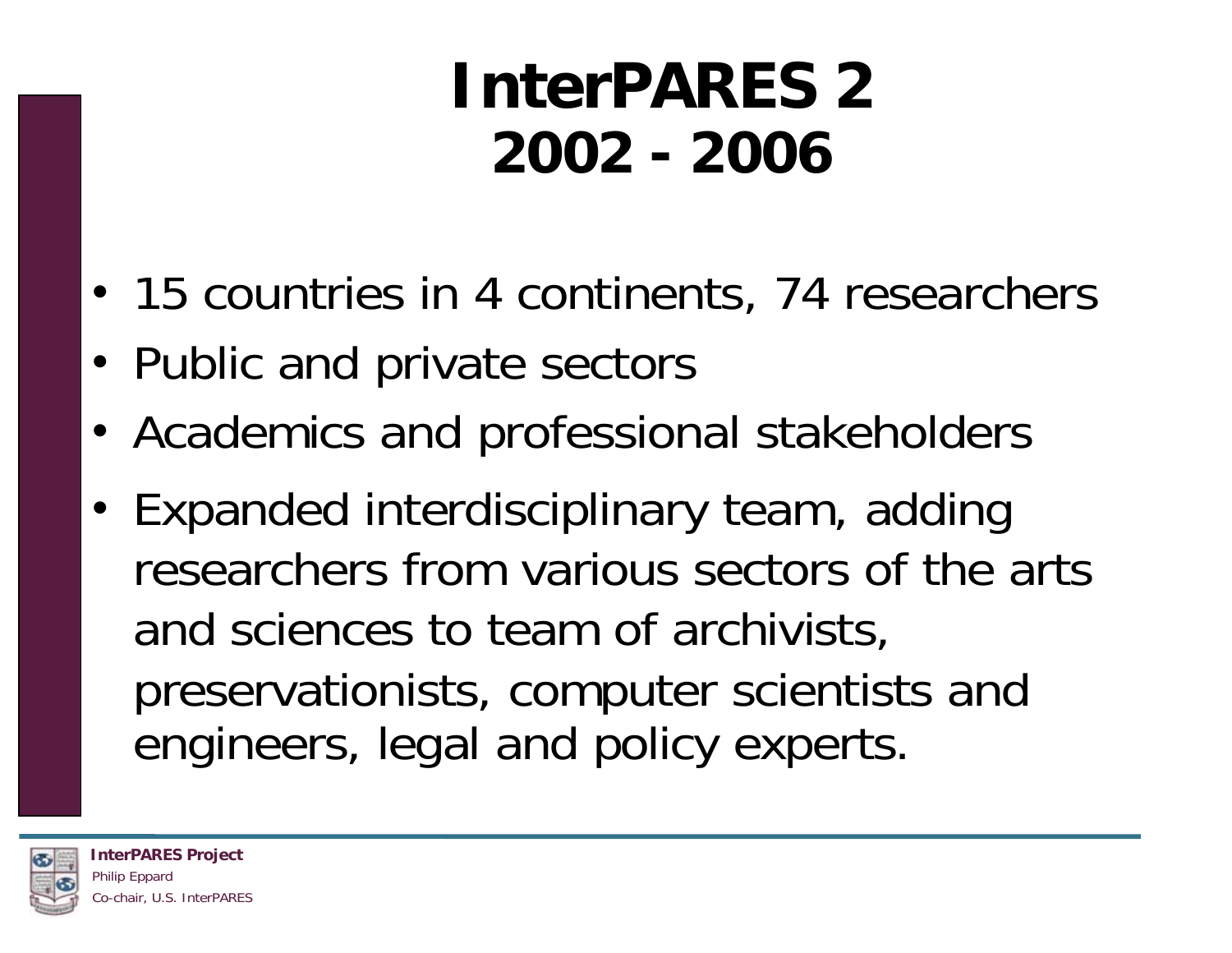### **InterPARES 2Purpose**

- Focus on newer kinds of electronic records: dynamic, interactive, experiential
- Develop understanding of their creation, maintenance, and preservation
- Develop methods for creating, maintaining, and preserving accurate, authentic, and reliable records in the arts, sciences, and government

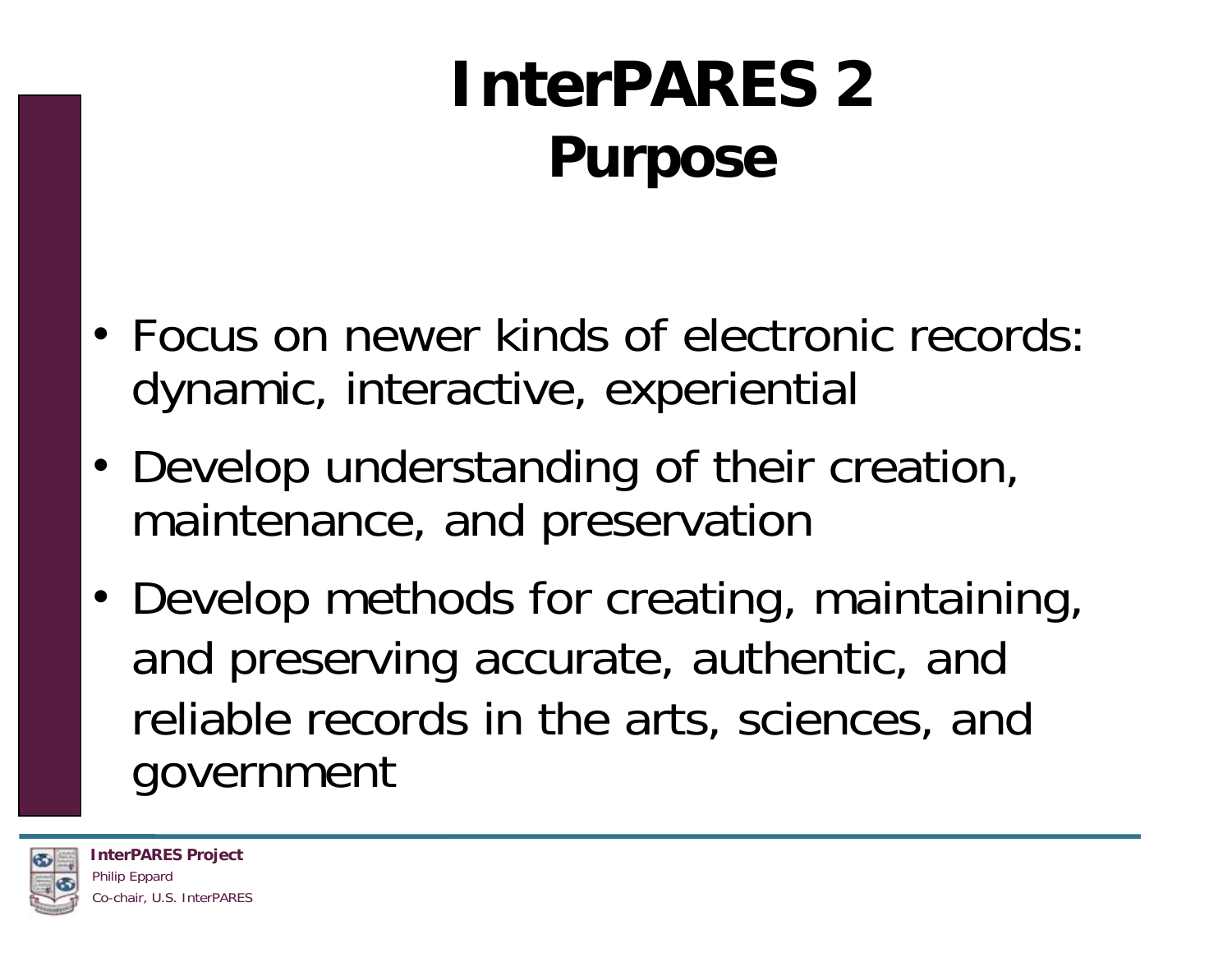# **Project Organization**

- Research Domains
	- –Records Creation and Maintenance
	- –Authenticity, Accuracy and Reliability
	- –Methods of Appraisal and Preservation
- Focus Areas
	- –Arts activities
	- –Science activities
	- –E-Government activities

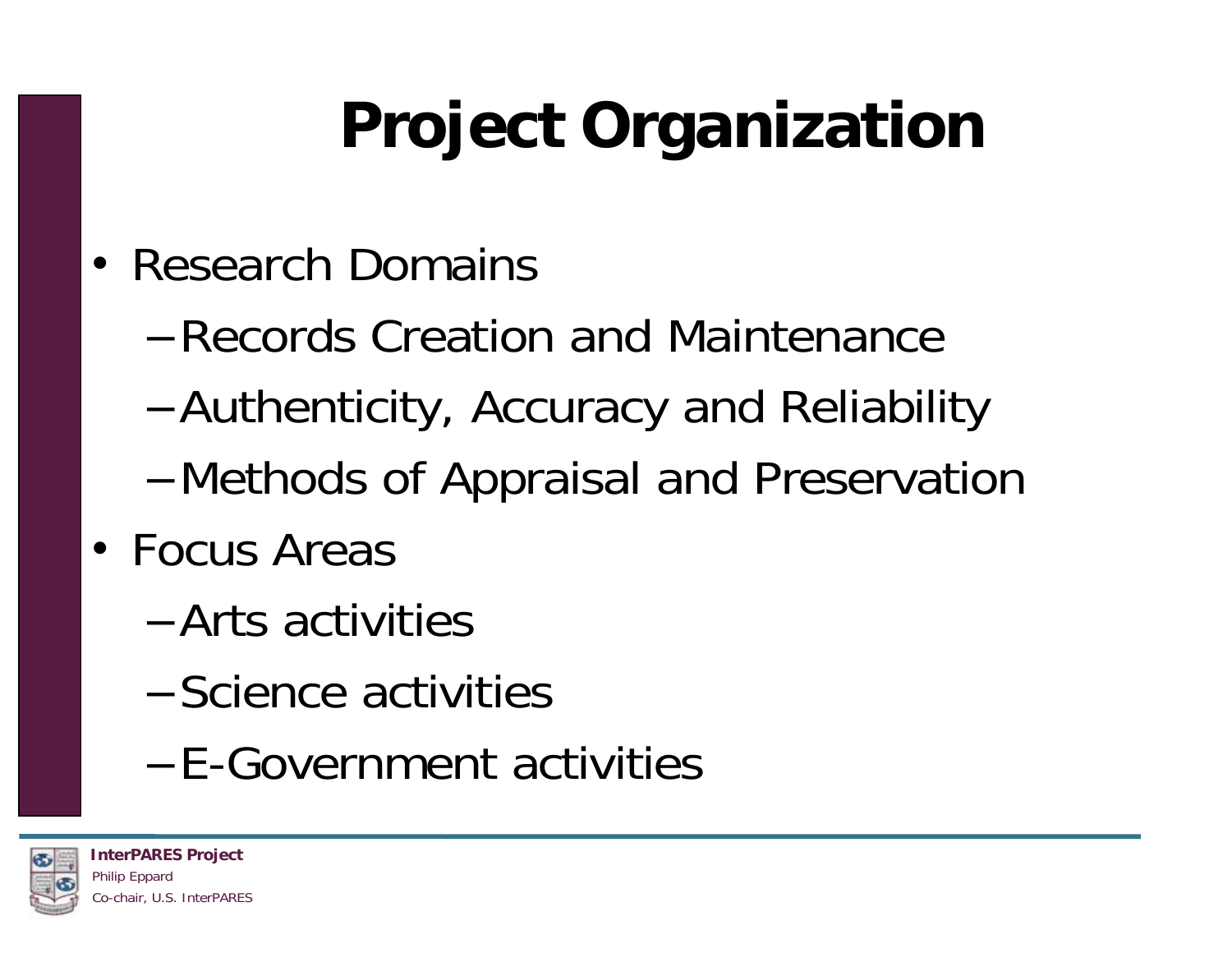## **Project Organization (cont.)**

●Cross-Domain Research Groups

- ●Description (Metadata)
- ●Modeling
- ●Policy
- ●Terminology

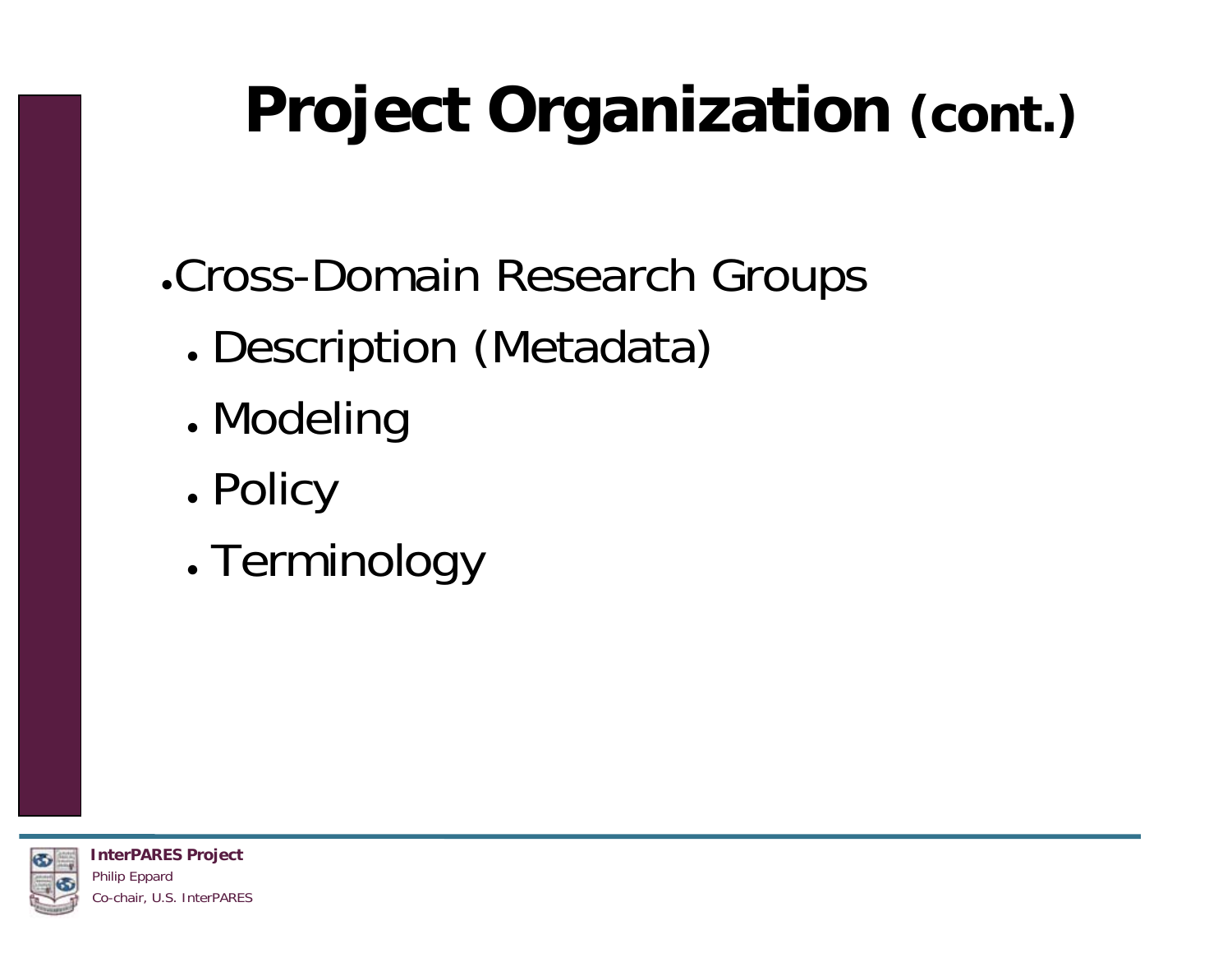### **InterPARES 2Methodology**

- Literature reviews
- Case studies
- Surveys and general studies
- Modeling: Data Flow diagrams, IDEF0, UML
- Literary warrant analysis

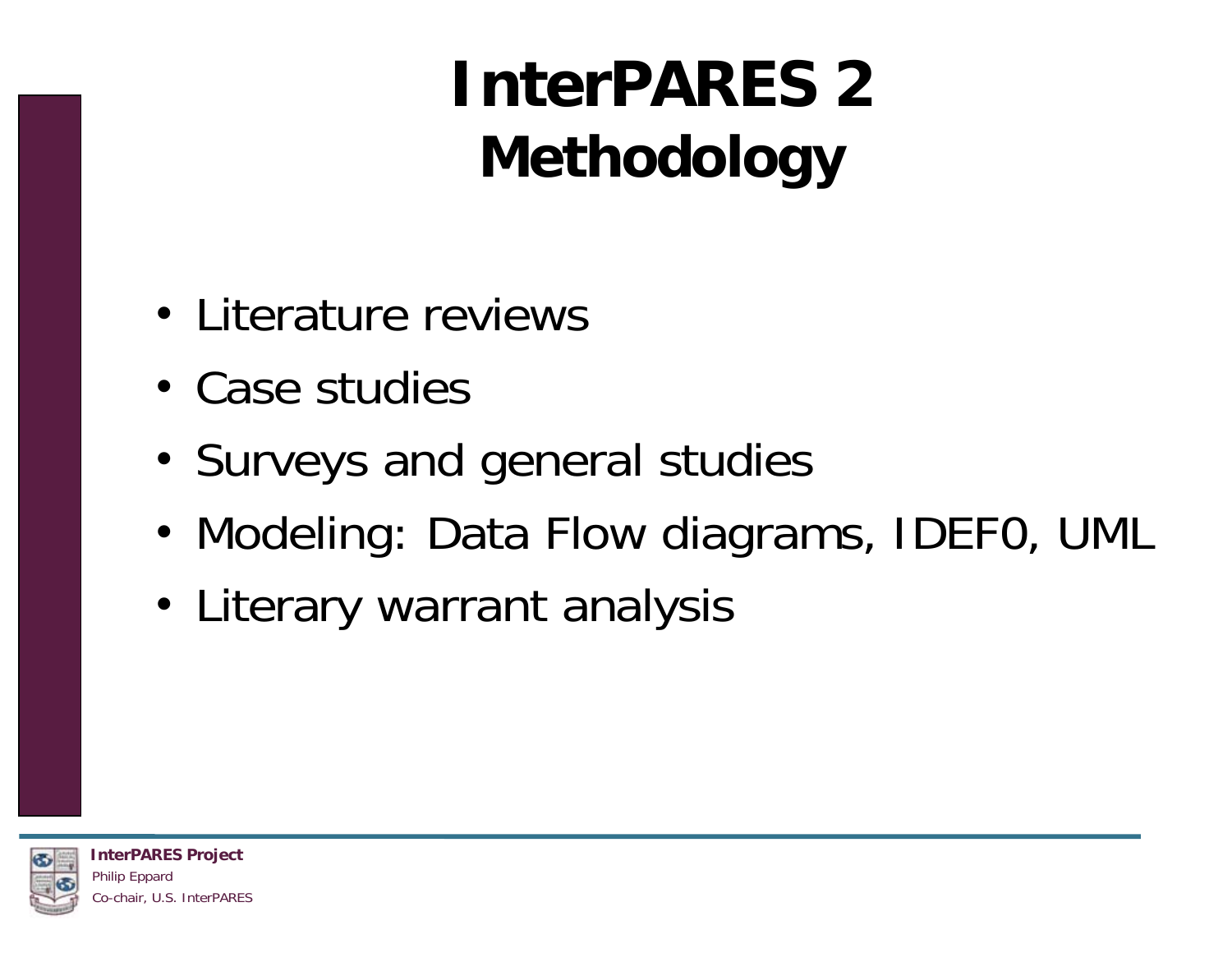### **Case Study Research**

- Case studies of dynamic, interactive, and experiential records in the arts, science and government
- Intensive, structured interviews based on set of 23 questions that researchers need to answer
- Case study findings essential for providing data to answer IP research questions

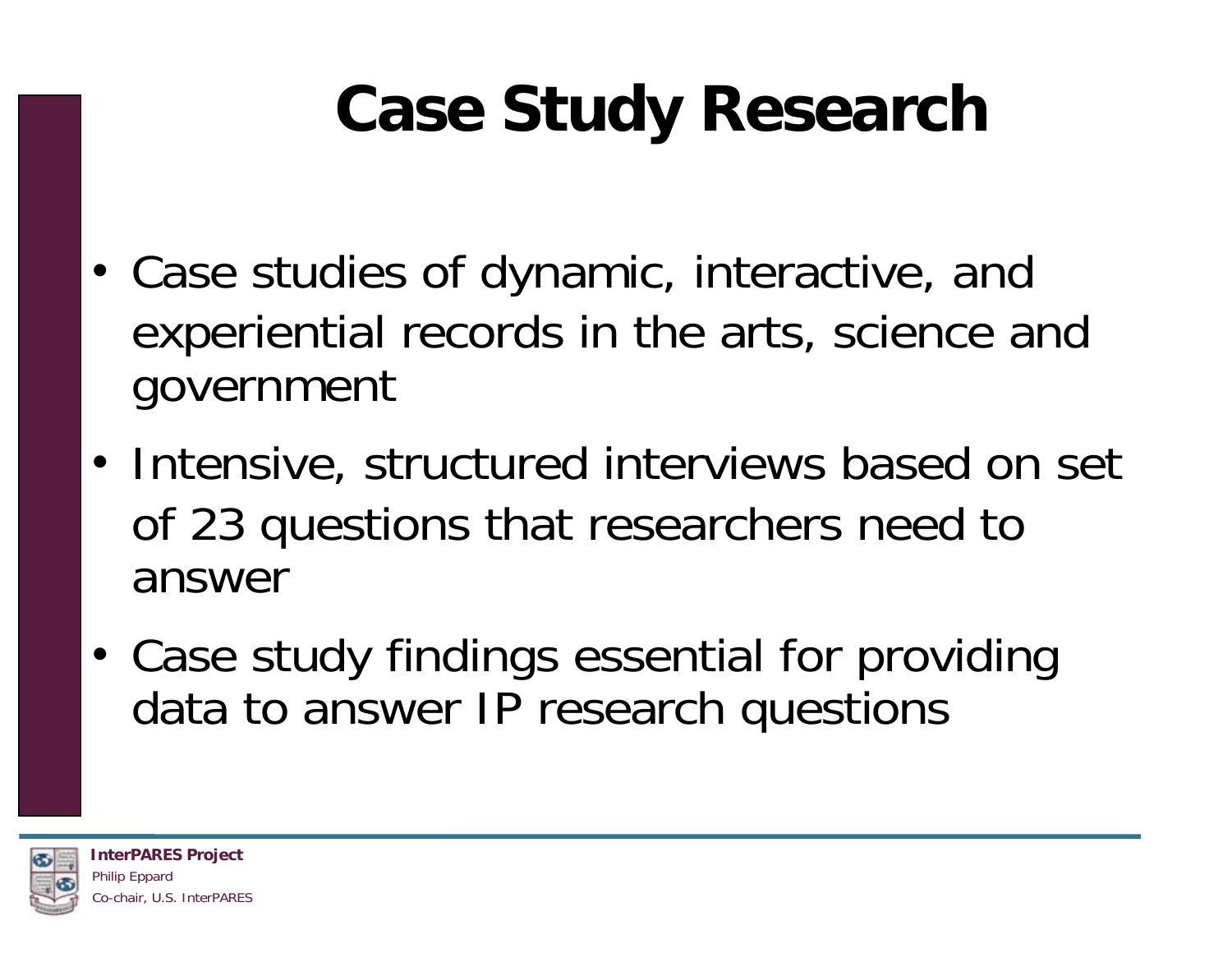## **InterPARES 2 Key Products**

- Manage Chain of Preservation Model
- Business Driven Recordkeeping Model
- Principles for Records Creators & Preservers
- Guidelines for Digital Records' Preservation
- Guidelines for Individuals
- Metadata and Archival Description Registry and Analysis System (MADRAS)
- Terminology database

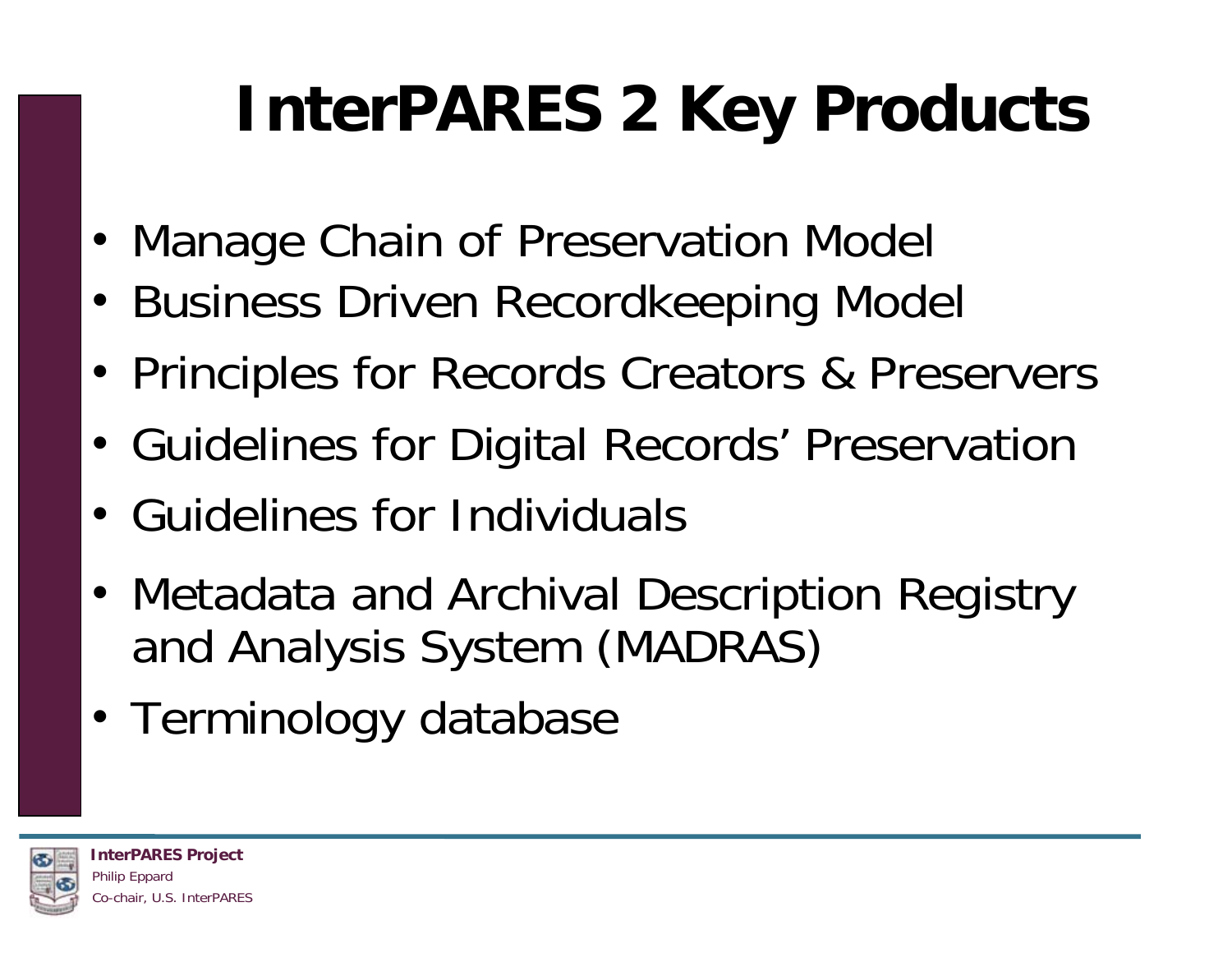## **InterPARES and Digital Curation**

- Training new researchers and educators
- Case study methodology and examples
- Integrating preservation with other processes
- Metadata schema analysis
- Policy recommendations